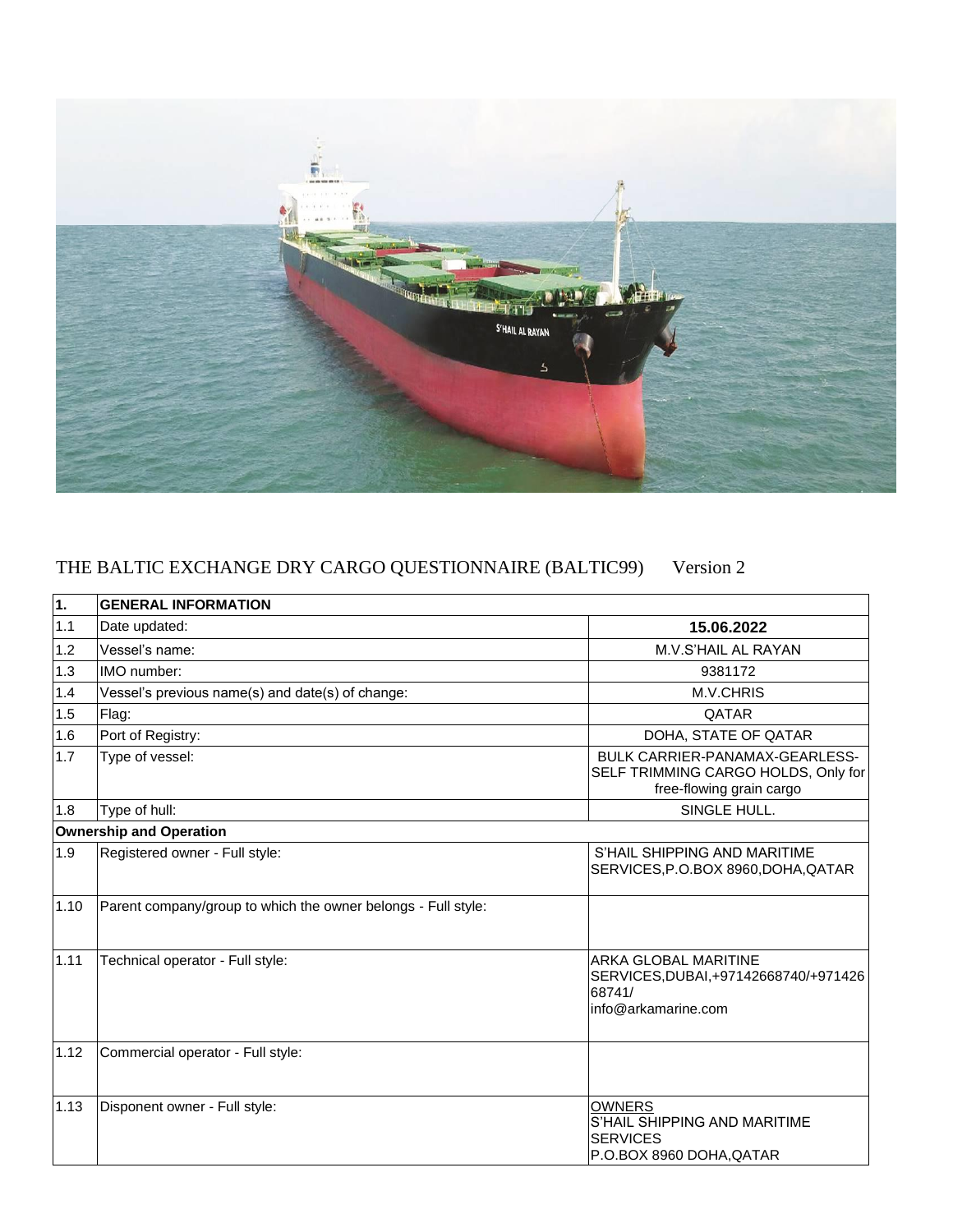|                 |                                                                                                                            |            | (+971)4429 7444                                  |                                                          |  |
|-----------------|----------------------------------------------------------------------------------------------------------------------------|------------|--------------------------------------------------|----------------------------------------------------------|--|
|                 |                                                                                                                            |            | FAX-(+974)44297450<br>ops@shailship.com          |                                                          |  |
| 1.14            | Does disponent owner have vessel on time charter or bareboat:                                                              |            | <b>NA</b>                                        |                                                          |  |
| 1.15            | Since when vessel has been under Disponent owner:                                                                          |            | <b>NA</b>                                        |                                                          |  |
| 1.16            | Number of vessels in disponent owner's fleet:                                                                              |            |                                                  |                                                          |  |
| <b>Builder</b>  |                                                                                                                            |            |                                                  |                                                          |  |
| 1.17            | Builder (where built) / Yard number:                                                                                       |            | <b>IMABARI SHIP</b>                              | S-1368                                                   |  |
|                 |                                                                                                                            |            | <b>BUILDING, JAPAN</b>                           |                                                          |  |
| 1.18            | Date delivered (built):                                                                                                    |            |                                                  | 11/2006                                                  |  |
|                 | <b>Classification</b>                                                                                                      |            |                                                  |                                                          |  |
| 1.19            | Classification society:                                                                                                    |            |                                                  | <b>ABS</b>                                               |  |
| 1.20            | Class notation:                                                                                                            |            | A1, BULK<br>CARRIER, ESP, AMS, ACCU, BWE, CRC(1) |                                                          |  |
| 1.21            | If Classification society changed, name of previous society:                                                               |            |                                                  |                                                          |  |
| 1.22            | If Classification society changed, date of change:                                                                         |            |                                                  |                                                          |  |
| 1.23            | Date and place of last dry dock:                                                                                           |            | 24 JAN<br>2022/DALIAN,<br><b>CHINA</b>           | DALIAN COSCO<br><b>SHIPYARD</b>                          |  |
| 1.24            | Date next dry dock is due:                                                                                                 |            |                                                  | 23RD JAN 2025                                            |  |
| 1.25            | Date of last special survey / next survey due:                                                                             |            | 24 JAN<br>2022/DALIAN,<br><b>CHINA</b>           | 14-Nov-2026                                              |  |
| 1.26            | Date of last annual survey / next survey due:                                                                              |            | 24 JAN<br>2022/DALIAN,<br><b>CHINA</b>           | 14-NOV-22                                                |  |
| 1.27            | Is vessel entered in classification approved enhanced survey program?                                                      |            |                                                  | <b>YES</b>                                               |  |
| 1.28            | Does vessel comply with IACS unified requirements regarding number 1 cargo<br>hold and double bottom tank steel structure? |            |                                                  | The requirements of IACS UR S18/20 are<br>complied with. |  |
|                 | Has this compliance been verified by the classification society?                                                           |            |                                                  | <b>YES</b>                                               |  |
| Dimensions      |                                                                                                                            |            |                                                  |                                                          |  |
| 1.29            | Length Over All (LOA):                                                                                                     |            |                                                  | 224.94M                                                  |  |
| 1.30            | Length Between Perpendiculars (LBP):                                                                                       |            |                                                  | 217.00M                                                  |  |
| 1.31            | Extreme breadth (Beam):                                                                                                    |            |                                                  | 32.26M                                                   |  |
| 1.32            | Moulded depth:                                                                                                             |            | 19.50M                                           |                                                          |  |
| 1.33            | Keel to Masthead (KTM) / KTM in collapsed condition (if applicable):                                                       |            | 48.1M                                            |                                                          |  |
| 1.34            | Distance from waterline to top of hatch coamings or<br>top of hatch covers if side-rolling hatches                         | No1. Hatch | Midships                                         | Last Hatch                                               |  |
|                 | Ballast condition: Draft: F: 3.60m / A 7.68m<br>(ballast holds not flooded, basis 50% bunkers)                             | 18.70M     | 17.07M                                           | 15.63M                                                   |  |
|                 | Full ballast condition: Draft: F: 7.23m / A 9.00m<br>(ballast holds flooded, basis 50% bunkers)                            | 15.32M     | 14.50M                                           | 13.87M                                                   |  |
|                 | Fully laden condition: Draft:<br>F: 14.139m / M14.139m / A 14.139m                                                         | 8.68M      | 8.44M                                            | 8.40M                                                    |  |
| 1.35            | Distance from keel to top of hatch coamings (or top of<br>hatch covers if side-rolling hatches):                           | 23.06M     | 22.50M                                           | 22.50M                                                   |  |
| <b>Tonnages</b> |                                                                                                                            |            |                                                  |                                                          |  |
| 1.36            |                                                                                                                            |            | 39736 MT                                         | 25754 MT                                                 |  |
|                 | Gross Tonnage (GT) / Net Registered Tonnage (NRT):                                                                         |            |                                                  |                                                          |  |
| 1.37            | Suez Canal Tonnage - Gross (SCGT) / Net (SCNT):                                                                            |            | 41218.21 MT                                      | 38391.97 MT                                              |  |
| 1.38            | Panama Canal Net Tonnage (PCNT):                                                                                           |            |                                                  | NRT 32849 MT                                             |  |
| 1.39            | <b>Loadline Information</b><br>Load line                                                                                   |            |                                                  | <b>TPC</b>                                               |  |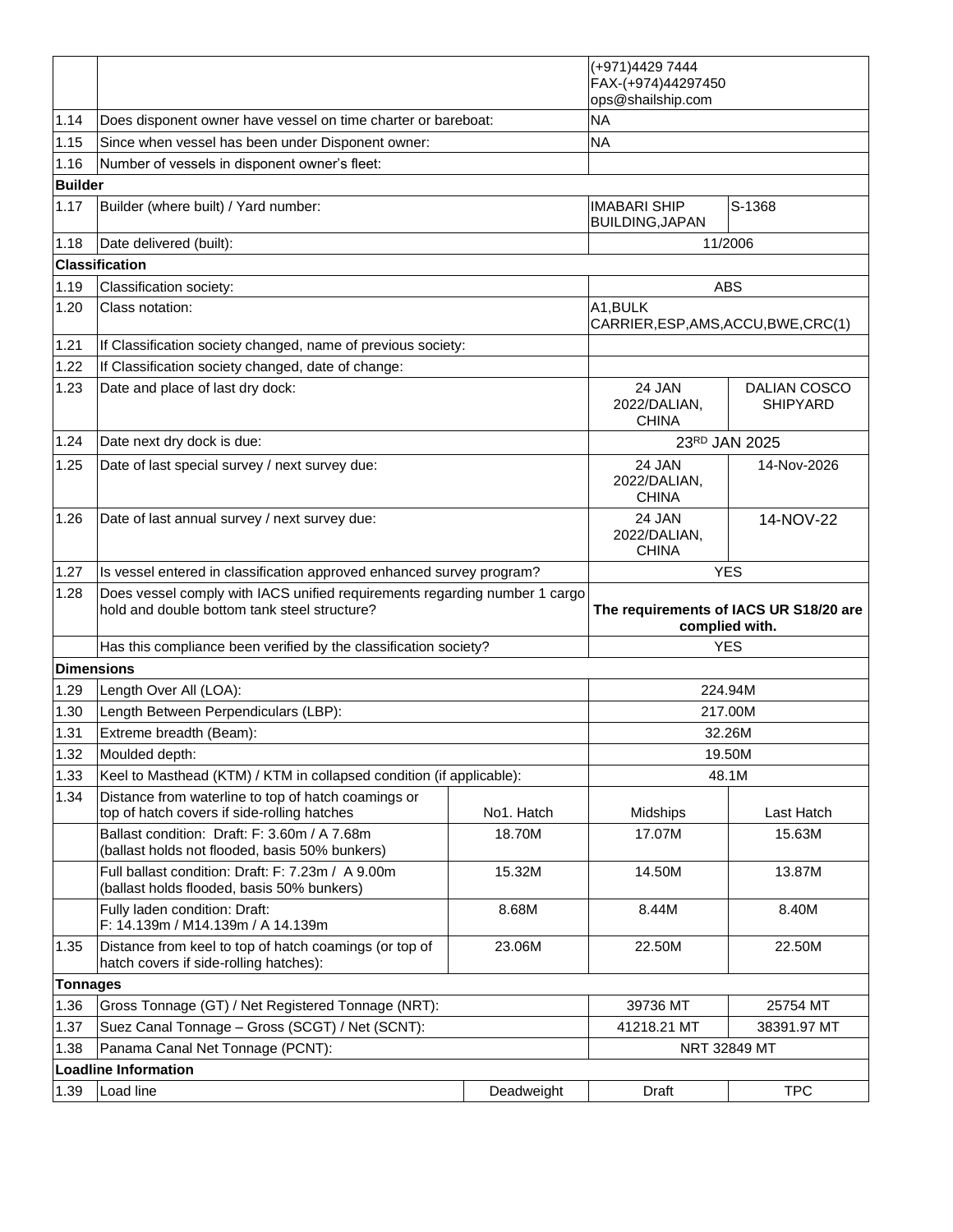|      | Summer:                                                             |                                                                               |                                                                                                                                             | 76,629 | 14.139 M                                                                                    | 66.6                             |
|------|---------------------------------------------------------------------|-------------------------------------------------------------------------------|---------------------------------------------------------------------------------------------------------------------------------------------|--------|---------------------------------------------------------------------------------------------|----------------------------------|
|      | Winter:                                                             |                                                                               |                                                                                                                                             | 74,678 | 13.845 M                                                                                    | 66.5                             |
|      |                                                                     | <b>Winter North Atlantic:</b>                                                 |                                                                                                                                             | 74,678 | 13.845 M                                                                                    | 66.5                             |
|      |                                                                     | Fresh water:                                                                  |                                                                                                                                             | 76,632 | 14.465 M                                                                                    | 66.7                             |
|      | Tropical:                                                           |                                                                               |                                                                                                                                             | 78,589 | 14.433 M                                                                                    | 66.8                             |
|      |                                                                     | Tropical fresh water:                                                         |                                                                                                                                             | 78,547 | 14,759 M                                                                                    | 66.9                             |
|      |                                                                     | Full Ballast condition: Draft: F: 3.60m / A: 7.68m                            |                                                                                                                                             |        |                                                                                             |                                  |
|      |                                                                     | (ballast holds not flooded, basis 50% bunkers) (about)                        |                                                                                                                                             | 21,436 | 5.64M                                                                                       | 60.6                             |
|      | Lightship:                                                          |                                                                               |                                                                                                                                             |        | Lightship as per ABS<br>letter T2164869 (after<br><b>BWTS</b> modifications):<br>10214.61MT |                                  |
|      |                                                                     | FWA at summer draft:                                                          |                                                                                                                                             |        | 326 mm                                                                                      |                                  |
|      |                                                                     | TPC on summer draft                                                           |                                                                                                                                             |        | 66.6 MT                                                                                     |                                  |
|      | Is vessel fitted for:                                               |                                                                               |                                                                                                                                             |        |                                                                                             |                                  |
| 1.40 |                                                                     | Transit of Panama Canal?                                                      |                                                                                                                                             |        | <b>YES</b>                                                                                  |                                  |
|      |                                                                     | If yes, state deadweight all told on 39ft 6in / 12.039m (SG 0.9954):          |                                                                                                                                             |        | NET-32849 MT                                                                                |                                  |
|      |                                                                     | If yes, is Panama deadweight all told affected by vessel's bilge turn radius? |                                                                                                                                             |        | <b>NO</b>                                                                                   |                                  |
| 1.41 |                                                                     | <b>Transit of Suez Canal?</b>                                                 |                                                                                                                                             |        | YES (Mooring boats to be kept hanging)                                                      |                                  |
| 1.42 |                                                                     | Transit of St. Lawrence Seaway?                                               |                                                                                                                                             |        | <b>NO</b>                                                                                   |                                  |
|      |                                                                     | If yes, state deadweight all told on 26ft / 7.92m fresh water:                |                                                                                                                                             |        |                                                                                             |                                  |
|      |                                                                     | <b>Recent Operational History</b>                                             |                                                                                                                                             |        |                                                                                             |                                  |
|      | collision incident during the past 12 months? If yes, give details: |                                                                               | REFLOATED ON 27 FEB 2021, DAMAGES<br><b>IDENTIFIED AT DD AND RENEWED</b><br>BOTTOM SHELL PLATE FROM NO.1 TO<br>NO.2 PORTION STARBOARD SIDE. |        |                                                                                             |                                  |
| 1.44 | Voyage History: see attached voyage memo                            |                                                                               |                                                                                                                                             |        |                                                                                             |                                  |
|      | Voy#                                                                | Charterer                                                                     | Cargo                                                                                                                                       |        | Load-Discharge Ports                                                                        |                                  |
|      | 30                                                                  |                                                                               | COAL                                                                                                                                        |        | Newcastle, AUS / Japanese Ports                                                             |                                  |
|      | 29                                                                  |                                                                               | COAL                                                                                                                                        |        | Vancouver, Canada / Higashi Harima,<br>Japan                                                |                                  |
|      | 28                                                                  |                                                                               | <b>GRAIN</b>                                                                                                                                |        |                                                                                             | LONGVIEW, USA / TOMAKOMAI, JAPAN |
|      |                                                                     |                                                                               | Dry dock                                                                                                                                    |        | Dalian Ship Yard                                                                            |                                  |
|      | 27                                                                  |                                                                               | COAL                                                                                                                                        |        | MATOLA/QINGDAO CHINA                                                                        |                                  |
|      | 26                                                                  |                                                                               | COAL                                                                                                                                        |        | YANTAI /VISAKHAPATNAM,INDIA                                                                 |                                  |
|      | 25                                                                  |                                                                               | COAL                                                                                                                                        |        | TABONEO /JINZHOU, CHINA                                                                     |                                  |
|      | 24                                                                  |                                                                               | COAL                                                                                                                                        |        | T.PEMACINGAN / QINZHOU, CHINA                                                               |                                  |
|      | 23                                                                  |                                                                               | COAL                                                                                                                                        |        | NORFOLK, USA /JINGTANG, CHINA                                                               |                                  |
|      | 22                                                                  |                                                                               | COAL                                                                                                                                        |        | AMSTERDAM, NETHERLAND /<br>SAFI, MOROCCO                                                    |                                  |
|      | 21                                                                  |                                                                               | <b>IRON ORE PELLETS</b>                                                                                                                     |        | KLAIPEDA, LITHUANIA / ROTTERDAM,<br>NETHERLAND                                              |                                  |
|      | 20                                                                  |                                                                               | <b>IRON ORE (HEMATITE)</b>                                                                                                                  |        | MOIRANA, NORWAY / IJMUIDEN,<br>NETHERLAND                                                   |                                  |
|      | 19                                                                  |                                                                               | <b>BAUXITE</b>                                                                                                                              |        | KAMSAR, GUINEA / STADE, GERMANY                                                             |                                  |
|      | 18                                                                  |                                                                               | <b>IRON ORE PELLETS</b>                                                                                                                     |        | YUZHNY, UKRAINE / TARANTO,<br><b>ITALY</b>                                                  |                                  |
|      | 17                                                                  |                                                                               | COAL                                                                                                                                        |        | NEWPORT NEWS, USA / ISDEMIR,<br><b>TURKEY</b>                                               |                                  |
| 1.45 |                                                                     | Specify the security level at which the ship is currently operating (ISSC):   |                                                                                                                                             |        |                                                                                             | LEVEL-1                          |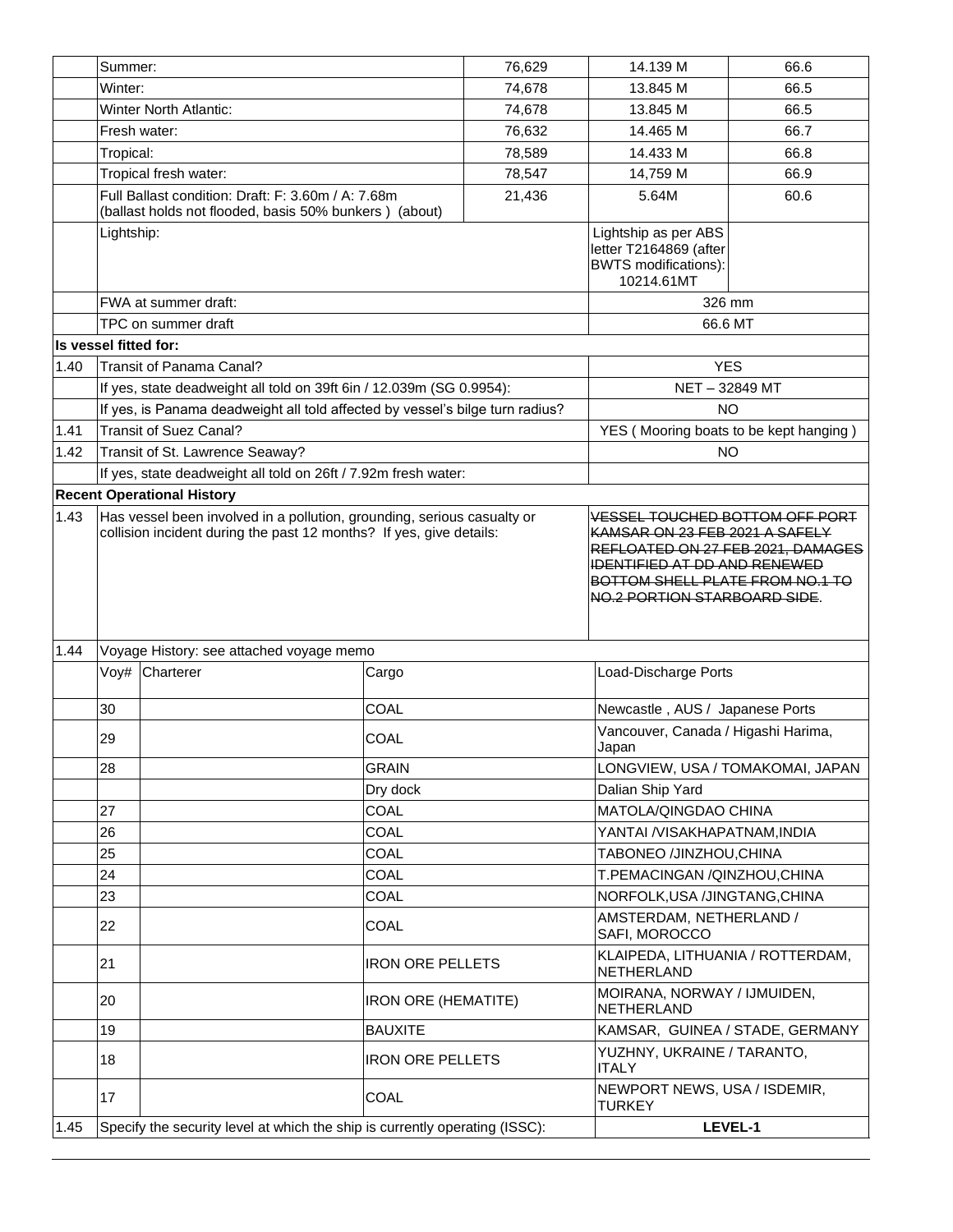| 2.   | <b>CERTIFICATION</b>                                                                     | <b>Issued</b> | <b>Last Annual</b> | <b>Expires</b> |
|------|------------------------------------------------------------------------------------------|---------------|--------------------|----------------|
| 2.1  | Safety Equipment Certificate:                                                            | 24-01-2022    | 24-Jan-2022        | 14-11-2026     |
| 2.2  | Safety Radio Certificate:                                                                | 10-09-2021    | 10-09-2021         | 14-11-2026     |
| 2.3  | Safety Construction Certificate:                                                         | 24-01-2022    | 24-Jan-2022        | 14-11-2026     |
| 2.4  | Loadline Certificate:                                                                    | 24-01-2022    | 24-Jan-2022        | 14-11-2026     |
| 2.5  | Safety Management Certificate (SMC):                                                     | 11-11-2019    |                    | $10-11-2024$   |
| 2.6  | Document of Compliance (DOC):                                                            | 28-11-2019    | 28-02-2021         | 06-12-2024     |
| 2.7  | Cargo Gear survey: NA                                                                    |               |                    |                |
| 2.8  | Cargo securing manual:                                                                   | 16.06.2019    |                    |                |
| 2.9  | International Oil Pollution Prevention Certificate<br>(IOPPC):                           | 12-11-2019    | $02 - 10 - 2021$   | 31-08-2022     |
| 2.10 | Ship Sanitation Control (SSCC) / Ship Sanitation<br>Control Exemption (SSCE) Certificate | 12-01-2022    |                    | 11-07-2022     |
| 2.11 | <b>USCG COFR:</b>                                                                        | 23.09.2020    |                    | 23.09.2023     |
| 2.12 | International Ship Security Certificate (ISSC):                                          | 11-11-2019    |                    | 10-11-2024     |

| 3.  | <b>ICREW MANAGEMENT</b>                      |                        |
|-----|----------------------------------------------|------------------------|
| 3.1 | Number of Officers: (including Master)       | 9                      |
| 3.2 | Number of crew:                              |                        |
| 3.3 | Name and nationality of Master:              | CAPT. ROMAN AKRAMOVSKY |
| 3.4 | Nationality of Officers:                     | 2-UKRAINE, 7 INDIAN    |
| 3.5 | Nationality of crew:                         | 11-INDIAN              |
| 3.6 | What is the common working language onboard: | <b>ENGLISH</b>         |
| 3.7 | Do officers speak and understand English?    | <b>YES</b>             |

| 14. | <b>ISAFETY MANAGEMENT</b>                                            |                         |                                 |
|-----|----------------------------------------------------------------------|-------------------------|---------------------------------|
| 4.1 | Is the vessel ISM certified?                                         | <b>YES</b>              |                                 |
| 4.2 | Document of Compliance (DOC) certificate number / issuing authority: | DBAO/ATE/20191127213216 | <b>BUREAU</b><br><b>VERITAS</b> |
| 4.3 | Safety Management (SMC) certificate number / issuing authority:      | 06280236-3756737-001    | <b>ABS</b>                      |
|     | State outstanding recommendations, if any:                           | <b>NONE</b>             |                                 |
| 4.4 | Is the vessel operated under a Quality Management System?            |                         |                                 |
|     | If Yes, what type of system (ISO9002 or IMO Resolution A.741(18)):   |                         |                                 |

| $\overline{5}$ . | <b>CARGO ARRANGEMENTS</b>                                                |                                         |                                         |          |
|------------------|--------------------------------------------------------------------------|-----------------------------------------|-----------------------------------------|----------|
| <b>Holds</b>     |                                                                          |                                         |                                         |          |
| 5.1              | Number of holds:                                                         |                                         | $\overline{7}$                          |          |
| 5.2              | Hold dimensions: L x B x H<br>$NO-1$                                     |                                         | FWD 8.4m x AFT 23.5m x 19.80m (coaming) |          |
|                  | $NO-2$                                                                   |                                         | 23.085m x 23.5m x 19.80m (coaming)      |          |
|                  | $NO-3$                                                                   |                                         | 23.085m x 23.5m x 19.80m (coaming)      |          |
|                  | $NO-4$                                                                   |                                         | 23.085m x 23.5m x 19.80m (coaming)      |          |
|                  | $NO-5$                                                                   |                                         | 23.085m x 23.5m x 19.80m (coaming)      |          |
|                  | $NO-6$                                                                   | 23.085m x 23.5m x 19.80m (coaming)      |                                         |          |
|                  | $NO-7$                                                                   | FWD 7.8m x AFT 23.5m x 19.80m (coaming) |                                         |          |
|                  |                                                                          |                                         |                                         |          |
|                  |                                                                          |                                         |                                         |          |
|                  |                                                                          |                                         |                                         |          |
| 5.3              | Are vessel's holds clear and free of any obstructions?                   |                                         | <b>YES</b>                              |          |
| 5.4              | Capacity, by hold, excluding wing/topside tanks but including hatchways: |                                         | Grain-CBM                               | Bale-CBM |
|                  |                                                                          | <b>NO-1</b>                             | 11,538.66 m3                            |          |
|                  |                                                                          | $NO-2$                                  | 13,384.49 m3                            |          |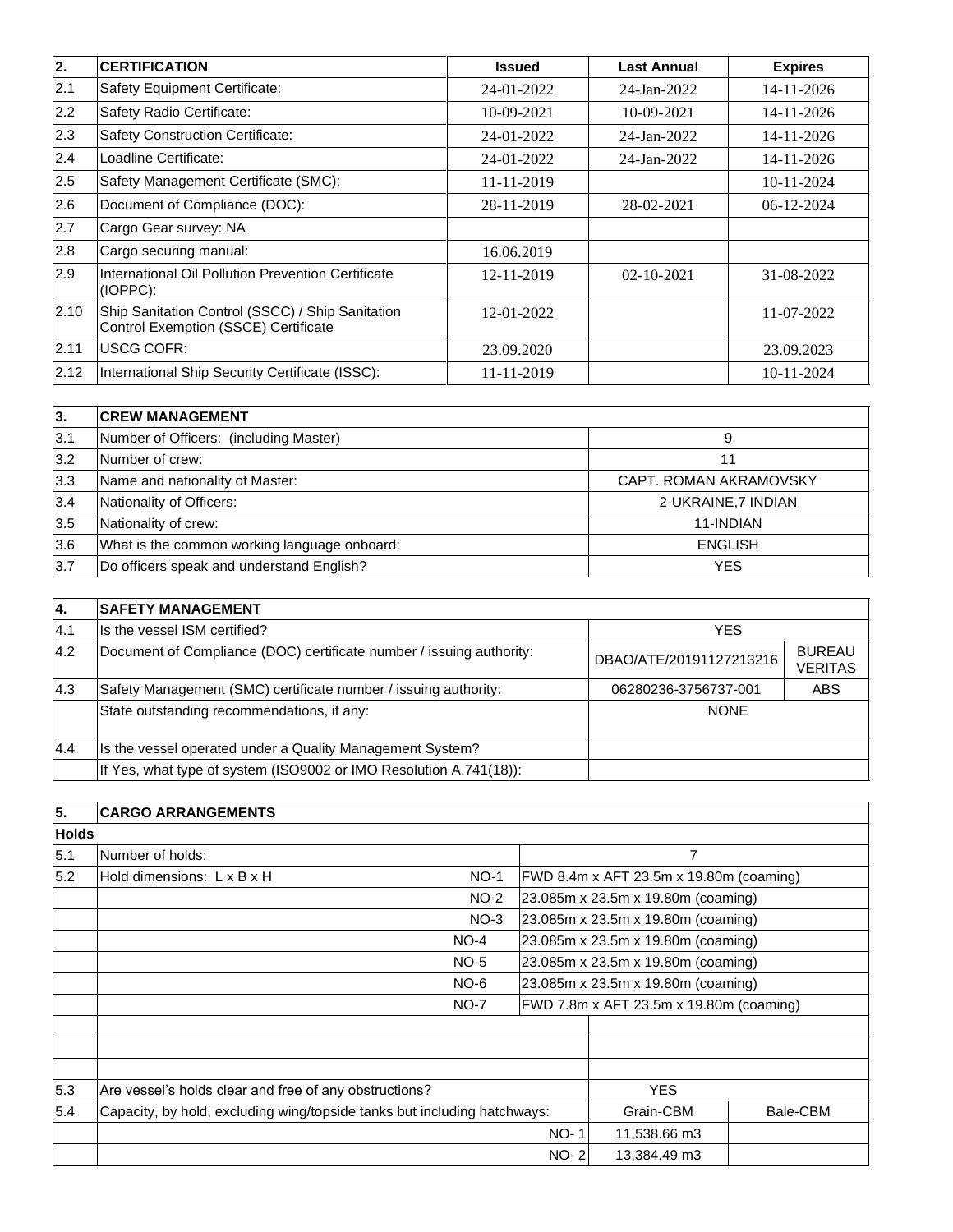|                      | <b>NO-3</b>                                                                                                                                                                                                                                                                  | 13,296.96 m3                                                                                                                                                                                  |                                                                       |
|----------------------|------------------------------------------------------------------------------------------------------------------------------------------------------------------------------------------------------------------------------------------------------------------------------|-----------------------------------------------------------------------------------------------------------------------------------------------------------------------------------------------|-----------------------------------------------------------------------|
|                      | <b>NO-4</b>                                                                                                                                                                                                                                                                  | 13,326.76 m3                                                                                                                                                                                  |                                                                       |
|                      | <b>NO-5</b>                                                                                                                                                                                                                                                                  | 13,404.69 m3                                                                                                                                                                                  |                                                                       |
|                      | <b>NO-6</b>                                                                                                                                                                                                                                                                  | 13,391.69 m3                                                                                                                                                                                  |                                                                       |
|                      | <b>NO-7</b>                                                                                                                                                                                                                                                                  | 12,397.10m3                                                                                                                                                                                   |                                                                       |
|                      | Total:                                                                                                                                                                                                                                                                       | 90740.35 m3                                                                                                                                                                                   |                                                                       |
| 5.5                  | Is vessel strengthened for the carriage of heavy cargoes?                                                                                                                                                                                                                    |                                                                                                                                                                                               | <b>YES</b>                                                            |
| 5.6                  | If yes, state which holds may be left empty:                                                                                                                                                                                                                                 | HOLD NO. 2, 4, 6 HOLDS MAY BE LEFT<br>EMPTY(But as per SOLAS Chapter XII<br>and regulation 14 States that vessel more<br>than 10years of age - will not be allowed to<br>load alternate hold) |                                                                       |
| 5.7                  | Is tanktop steel suitable for grab discharge?                                                                                                                                                                                                                                |                                                                                                                                                                                               | <b>YES</b>                                                            |
| 5.8                  | State whether bulkhead corrugations are vertical or horizontal:                                                                                                                                                                                                              |                                                                                                                                                                                               | VERTICAL CORRUGATED BULKHEADS                                         |
| 5.9                  | Tanktop strength:                                                                                                                                                                                                                                                            |                                                                                                                                                                                               | #1-29.32 MT/M2 #3,5&7-28.53 MT/M2<br>#2-15.92 MT/M2 #4,6- 15.83 MT/M2 |
| 5.10                 | Are holds CO2 fitted?                                                                                                                                                                                                                                                        |                                                                                                                                                                                               | <b>NO</b>                                                             |
| 5.11                 | Are holds fitted with smoke detection system?                                                                                                                                                                                                                                |                                                                                                                                                                                               | NO.                                                                   |
| 5.12                 | Is vessel fitted with Australian type approved holds ladders?                                                                                                                                                                                                                |                                                                                                                                                                                               | YES.AFT OF EACH CH 1-6.FWD IN CH7                                     |
| 5.13                 | Has vessel a functioning class certified loadmaster/loadicator or similar<br>calculator?                                                                                                                                                                                     |                                                                                                                                                                                               | <b>YES</b>                                                            |
| 5.14                 | Are holds hoppered at:                                                                                                                                                                                                                                                       | ALL 7 HOLDS ARE HOPPERED                                                                                                                                                                      |                                                                       |
|                      |                                                                                                                                                                                                                                                                              |                                                                                                                                                                                               |                                                                       |
|                      |                                                                                                                                                                                                                                                                              | Forward bulkhead? EXCEPT HOLD NO.1 ALL ARE<br><b>HOPPERED</b>                                                                                                                                 |                                                                       |
|                      |                                                                                                                                                                                                                                                                              | Aft bulkhead? EXCEPT HOLD NO.7, ALL ARE<br><b>HOPPERED</b>                                                                                                                                    |                                                                       |
| 5.15                 | Can vessel's holds be described as box shaped?                                                                                                                                                                                                                               | NO.                                                                                                                                                                                           |                                                                       |
| 5.16                 | Measurement of any tank slopes/hoppering:<br>(height and distance from vessel's side at tank top)                                                                                                                                                                            |                                                                                                                                                                                               | 6 M X 4.4 M                                                           |
| 5.17                 | Flat floor measurement of cargo holds at tank top: L x W                                                                                                                                                                                                                     | NO 1, FWD-8.4 M, AFT23.5 M<br>NO 2,3,4,5,6, 23.085X 23.5 M<br>NO.7, FWD -23.5 M, AFT-7.8 M                                                                                                    |                                                                       |
| 5.18                 | Are vessel's holds electrically ventilated?                                                                                                                                                                                                                                  | NO, NATURAL VENTILATORS 2 FWD/2<br><b>AFT PORT &amp;STBD</b>                                                                                                                                  |                                                                       |
|                      | If yes, state number of air-changes per hour basis empty holds:                                                                                                                                                                                                              |                                                                                                                                                                                               |                                                                       |
| 5.19                 | Type of hold paint:                                                                                                                                                                                                                                                          | JOTAGUARD 630 RED                                                                                                                                                                             |                                                                       |
| 5.20                 | Is vessel fitted for carriage of grain in accordance with chapter V1 of SOLAS<br>1974 and amendments without requiring bagging, strapping and securing<br>when loading a full cargo (deadweight) of heavy grain in bulk (stowage factor<br>42 cu. Feet) with ends untrimmed? |                                                                                                                                                                                               | AT 43 CU.FT PER GRAIN LOADING<br><b>BOOKLET</b>                       |
|                      |                                                                                                                                                                                                                                                                              | Vessel to be in compliance with<br>STABILITY CRITERIA and<br>compliance with Grain Code always                                                                                                |                                                                       |
| 5.21                 | Is the vessel fitted with A60 Steel Bulkhead?                                                                                                                                                                                                                                |                                                                                                                                                                                               | <b>YES</b>                                                            |
|                      |                                                                                                                                                                                                                                                                              |                                                                                                                                                                                               |                                                                       |
| 5.22                 | <b>Deck and Hatches</b>                                                                                                                                                                                                                                                      |                                                                                                                                                                                               |                                                                       |
|                      | Number of hatches:                                                                                                                                                                                                                                                           |                                                                                                                                                                                               | 7                                                                     |
| 5.23                 | Make and type of hatch covers:                                                                                                                                                                                                                                               | IMABARI SHIP BUILDING /SIDE ROLLING<br><b>HATCH COVERS</b>                                                                                                                                    |                                                                       |
|                      | Hatch dimensions: (Length X Breadth)                                                                                                                                                                                                                                         | CH NO 1=L17.10 M X B 12.80 M<br>CH NO.2,3,4,5,6&7=L17.1 M X B 15.60 M                                                                                                                         |                                                                       |
|                      | Hatch span (distance from front of forward hatch#1 to aft of rear hatch#7):                                                                                                                                                                                                  |                                                                                                                                                                                               | 171M                                                                  |
| 5.24<br>5.25<br>5.26 | Strength of hatch covers:                                                                                                                                                                                                                                                    | #1-2.08MT/m2<br>#2,3,4,5,6&7-1.75 MT/m2                                                                                                                                                       |                                                                       |
| 5.27                 | Number, diameter and location of cement holes                                                                                                                                                                                                                                | <b>NA</b>                                                                                                                                                                                     |                                                                       |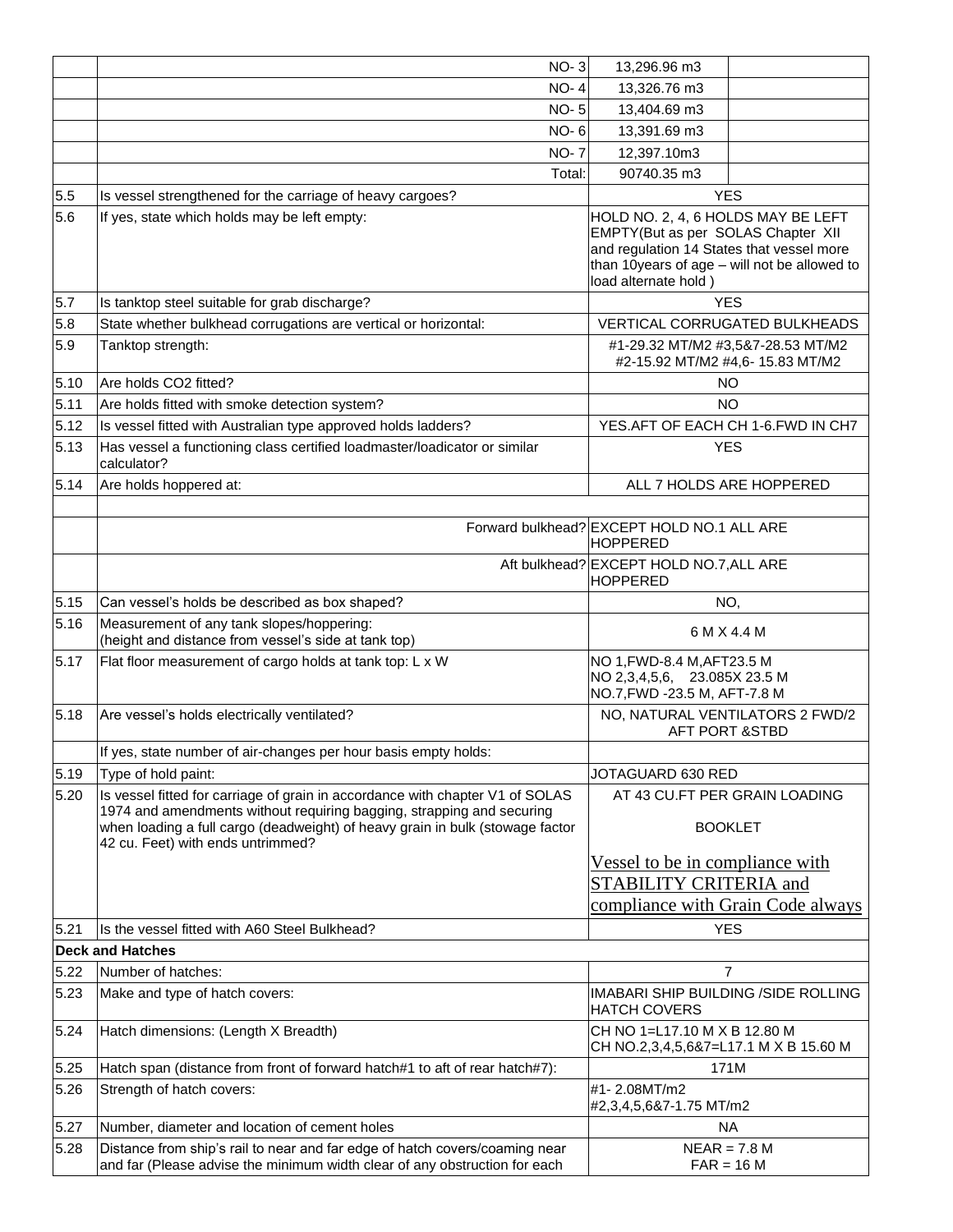|                | hold):                                                                                               |                              |  |
|----------------|------------------------------------------------------------------------------------------------------|------------------------------|--|
| 5.29           | Distance from bow to fore of 1 <sup>st</sup> hold opening:                                           | 17.8 M                       |  |
| 5.30           | Distance from stern to aft of last hold opening:                                                     | 34.8 M                       |  |
| 5.31           | State deck strength:<br>10.6 MT/m2                                                                   |                              |  |
| <b>Ballast</b> |                                                                                                      |                              |  |
| 5.32           | Capacity of ballast tanks (100%):                                                                    | 34372.02 m3 WITH CH4 FULL    |  |
| 5.33           | Ballast holds capacity, state which hold(s):                                                         | CH 4 BALLAST CAP=13330.89 M3 |  |
| 5.34<br>5.35   | Vessel's ballasting time / rate of ballasting / Vessel's deballasting time / rate of<br>deballasting | 24HRS                        |  |
| 5.36           | Unpumpable quantity:                                                                                 | 200 MT                       |  |

| 6.   | CARGO GEAR (ONLY TO BE COMPLETED IF APPLICABLE)                                                                      |              |            |  |  |
|------|----------------------------------------------------------------------------------------------------------------------|--------------|------------|--|--|
| 6.1  | If geared state make and type:<br>N.A                                                                                |              |            |  |  |
| 6.2  | Number/location of derricks / cranes:                                                                                |              | N.A        |  |  |
| 6.3  | Maximum outreach of gear beyond ships rail                                                                           |              | N.A        |  |  |
| 6.4  | Maximum outreach of gear beyond ships rail with maximum cargo lift on hook:                                          |              | N.A        |  |  |
| 6.5  | If gantry cranes/horizontal slewing cranes - state minimum clearance distance<br>crane hook to top of hatch coaming: |              | N.A        |  |  |
| 6.6  | Time needed for full cycle with maximum cargo lift on hook:                                                          |              | N.A        |  |  |
| 6.7  | Hoisting time of gear: (Load / Metres Minutes)                                                                       | Hook<br>Grab | N.A        |  |  |
| 6.8  | Luffing time of gear:                                                                                                |              | N.A        |  |  |
| 6.9  | Slewing time of gear:                                                                                                |              | N.A        |  |  |
| 6.10 | Is gear combinable for heavy lift?                                                                                   |              | N.A        |  |  |
| 6.11 | Are winches electro-hydraulic?                                                                                       |              | N.A        |  |  |
| 6.12 | If vessel has grabs on board - state:                                                                                |              | N.A        |  |  |
|      |                                                                                                                      | N.A          |            |  |  |
|      |                                                                                                                      | N.A          |            |  |  |
|      | Lifting Capacity:<br>Power source of grabs:                                                                          |              | N.A        |  |  |
|      |                                                                                                                      |              | N.A        |  |  |
|      | Location of power source:                                                                                            | N.A          |            |  |  |
| 6.13 | Does vessel have enough power to run 4 cranes and 4 shore grabs (if<br>applicable). If not pls state how many?       |              | N.A        |  |  |
| 6.14 | Is vessel fitted with sufficient lights at each hatch for night work?                                                |              | <b>YES</b> |  |  |
| 6.15 | Is vessel logs fitted?                                                                                               |              | <b>NO</b>  |  |  |
|      | If yes, state number, type and height of stanchions/sockets, if on board:                                            |              | N.A        |  |  |
| 6.16 | Is vessel log racks fitted?                                                                                          |              | N.A        |  |  |
| 6.17 | Timber Loadline (if applicable)                                                                                      | Deadweight   |            |  |  |
|      | Summer:                                                                                                              | <b>NA</b>    |            |  |  |
|      | Winter:                                                                                                              | <b>NA</b>    |            |  |  |
|      | <b>Winter North Atlantic:</b>                                                                                        | <b>NA</b>    |            |  |  |
|      | Fresh water:                                                                                                         | <b>NA</b>    |            |  |  |
|      | Tropical:                                                                                                            | <b>NA</b>    |            |  |  |
|      | Tropical fresh water:                                                                                                | <b>NA</b>    |            |  |  |

| 7.  |                                                                                                           |     |
|-----|-----------------------------------------------------------------------------------------------------------|-----|
| 7.1 | Capacity in direct stow of TEU/FEU basis empty tanks:                                                     | N.A |
|     | Capacity in direct stow of TEU/FEU basis full tanks:                                                      | N.A |
| 7.2 | Are all containers within reach of vessel's gear?                                                         | N.A |
| 7.3 | If no, state self sustained capacity:                                                                     | N.A |
| 7.4 | If vessel fitted with all permanent and loose fittings/lashing materials for above<br>Inumber of TEU/FEU? | N.A |
| 7.5 | Is vessel fitted with recessed holes/shoes on tanktop and container shoes on                              | N.A |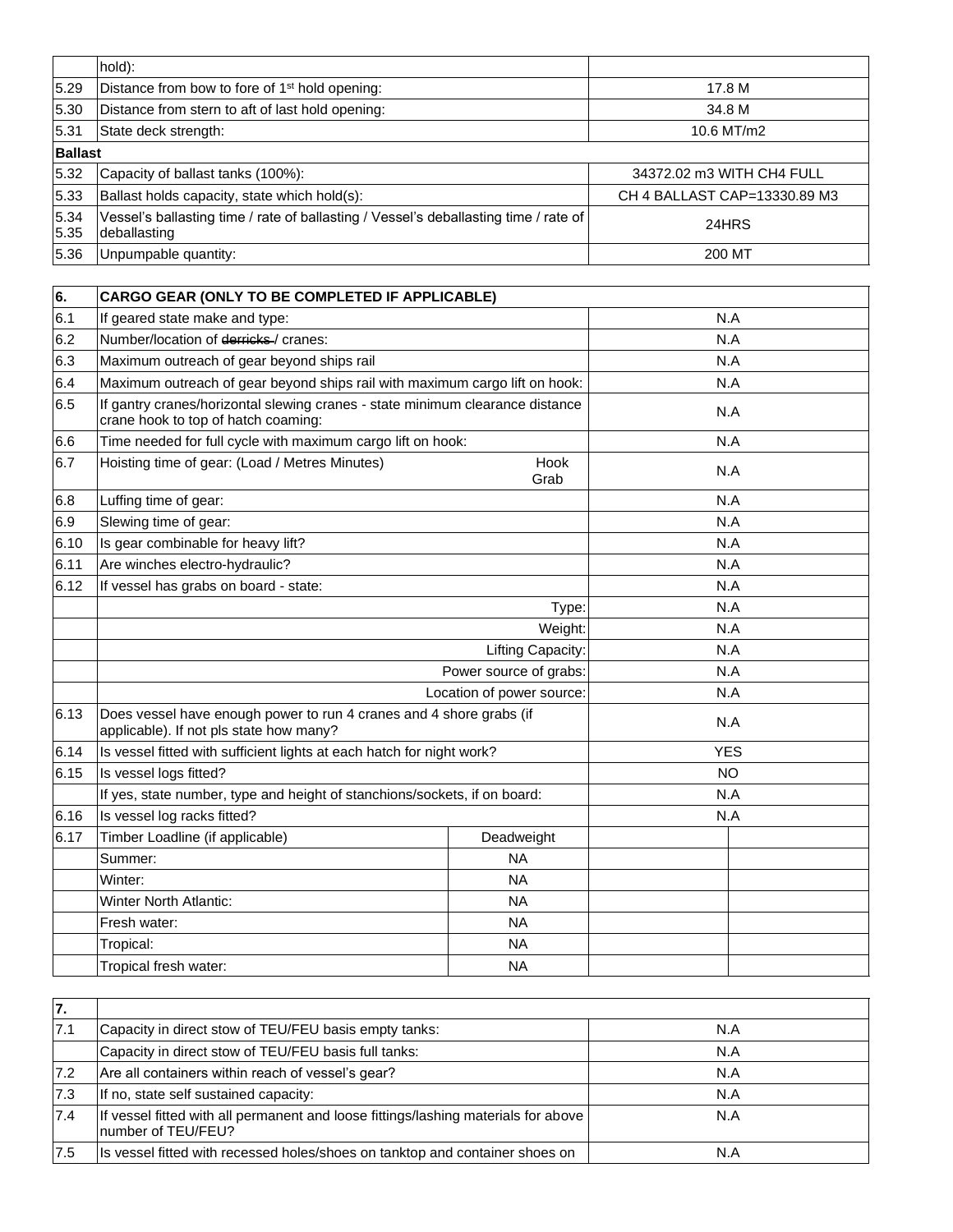|     | weatherdeck and hatch covers?                                   |     |
|-----|-----------------------------------------------------------------|-----|
| 7.6 | Advise stack weights and number of tiers on/under deck per TEU: | N.A |
|     | Advise stack weights and number of tiers on/under deck per FEU: | N.A |
| 7.7 | Has vessel a container spreader on board?                       | N.A |
| 7.8 | Number and type of reefer plugs:                                | N.A |
|     |                                                                 |     |

| 8.                  | <b>ENGINE ROOM, SPEED AND CONSUMPTION</b>                              |  |                                                                 |              |  |  |
|---------------------|------------------------------------------------------------------------|--|-----------------------------------------------------------------|--------------|--|--|
| 8.1                 | Is vessel fitted with a shaft generator?                               |  | NO.                                                             |              |  |  |
|                     | <b>Engine Room</b>                                                     |  |                                                                 |              |  |  |
| 8.2                 | Engine make/model and type:                                            |  | MITSUI M A N B&W 6S60MC MARK VI                                 |              |  |  |
| 8.3                 | BHP / RPM of main engine at MCR:                                       |  | 10320KW X 89 RPM                                                |              |  |  |
| 8.4                 | BHP / RPM of main engine at NCR (as % of MCR):                         |  | 8770KW X 84.3 RPM                                               |              |  |  |
| 8.5                 | <b>GENERATORS:</b>                                                     |  | 3                                                               |              |  |  |
| Fuel                |                                                                        |  |                                                                 |              |  |  |
| 8.5                 | What type/viscosity of fuel is used for main propulsion:               |  | <b>LSFO</b>                                                     |              |  |  |
|                     | Capacity (100%) of main engine bunker tanks (excluding unpumpables):   |  | 2580.00 MT                                                      |              |  |  |
| 8.6                 | What type/viscosity of fuel is used in the generating plant:           |  | <b>LSMGO</b>                                                    |              |  |  |
|                     | Capacity (100%) of aux engine(s) bunker tanks (excluding unpumpables): |  |                                                                 | 680.00 MT    |  |  |
| <b>Speed</b>        |                                                                        |  |                                                                 |              |  |  |
|                     |                                                                        |  |                                                                 |              |  |  |
| 8.7                 | Ballast:                                                               |  | <b>Full ballast-14 Knots on 31.5 Mtons</b><br>IFO + 0.1 Mt MGO. |              |  |  |
|                     |                                                                        |  | Eco ballast -12.5 Knots on 23.5<br>Mtons IFO + 0.1 Mt MGO.      |              |  |  |
|                     | Laden:                                                                 |  | full Laden -14 Knots on 35 Mtons<br>IFO + 0.1 Mt MGO            |              |  |  |
|                     |                                                                        |  | ECO Laden-11.5 Knots on 23.5<br>Mtons IFO + 0.1 Mt MGO          |              |  |  |
|                     |                                                                        |  |                                                                 |              |  |  |
| <b>Consumptions</b> |                                                                        |  |                                                                 |              |  |  |
| 8.8                 | Passage                                                                |  | AROUT METRIC                                                    | AROUT METRIC |  |  |

| 8.8 | Passage          | <b>ABOUT METRIC</b> | <b>ABOUT METRIC</b> |
|-----|------------------|---------------------|---------------------|
|     |                  | <b>TONS</b>         | <b>TONS</b>         |
|     |                  | (MAIN ENGINE)       | (AUXILIARIES)       |
|     | <b>Ballast:</b>  | 29.7 MT             | 1.8                 |
|     | Laden:           | 33.2 MT             | 1.8                 |
|     |                  |                     |                     |
| 8.9 | In Port          | <b>IFO</b>          | <b>MGO</b>          |
|     | Working:         | 4.8 MT              | 0.1 MT MGO          |
|     | Idle:            | 2.8 MT              | 0.1 MT MGO          |
|     | Other (specify): |                     |                     |